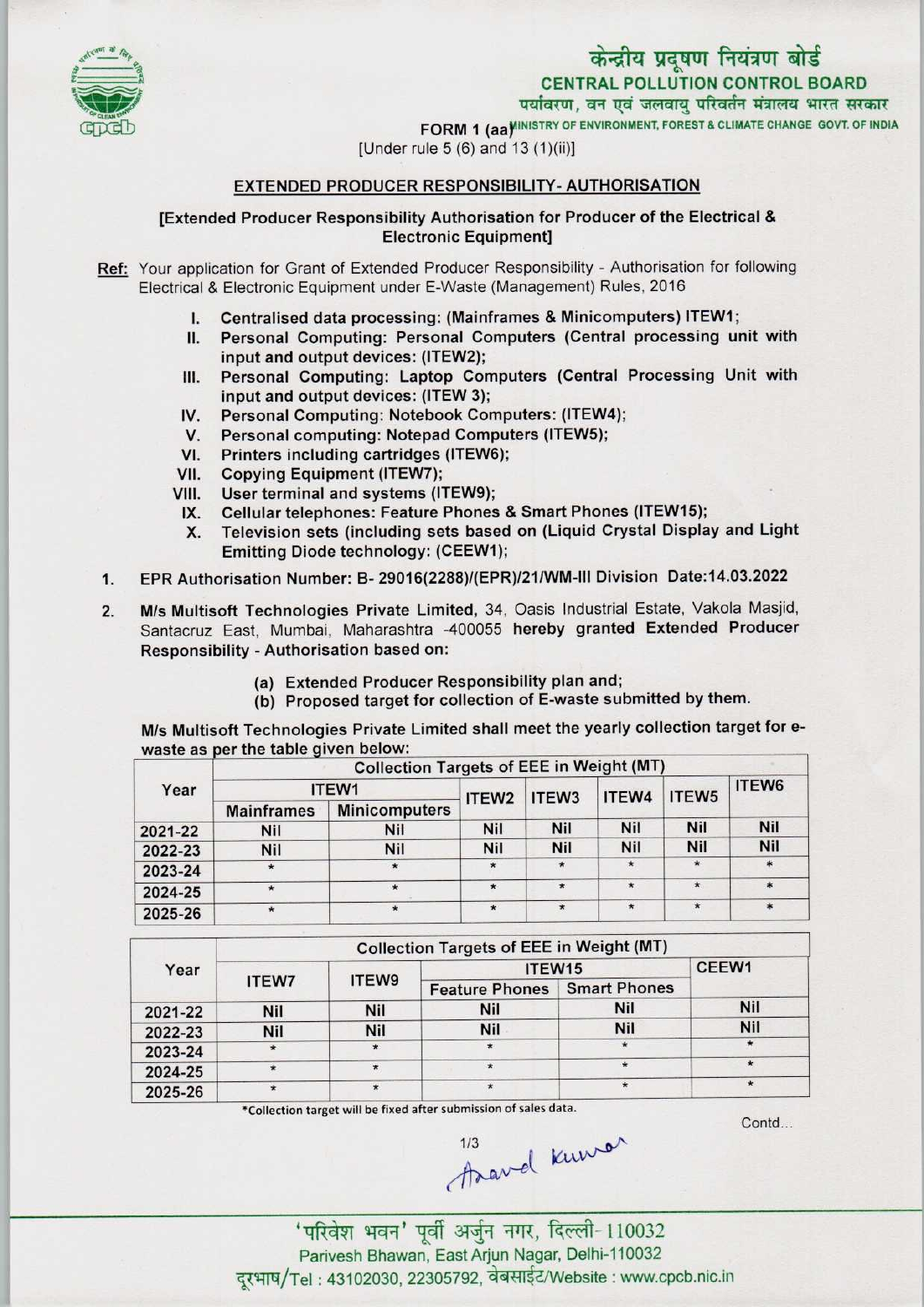

From pre page....

- 3. The Authorisation shall be valid for a period of five (5) years from date of issue with following conditions:
	- i. You shall strictly follow the approved Extended Producer Responsibility plan, a copy of which is enclosed herewith as Enclosure-I;
	- ii. You shall ensure that collection mechanism or collection Centres are set up or designated as per the details given in the Extended Producer Responsibility plan and that shall be completed before the proposed dates if any in the EPR Plan (list of collection Centres and the toll free numbers for reverse logistics enclosed);
	- iii. You shall ensure that all the collected e-waste is channelized to recycler/dismantler i.e. Global Waste Solution, Unit-ll, Kila No. 45/19/1/1/3, 19,1/1/4.20/21, 20/22 Village Dhaturi, Tehsil Ganaur Sonipat-131039, and records shall be maintained at recycler/dismantler and your end;
	- iv. You shall maintain records, in Form-2 of these Rules, of e-waste and make such records available for scrutiny by Central Pollution Control Board;
	- v. You shall file annual returns in Form-3 to the Central Pollution Control Board on or before 30th day of June following the financial year to which that returns relates.

## vi. General Terms & Conditions of the Authorisation:

- a. The authorisation shall comply with provisions of the Environment (Protection) Act, 1986 and the E-waste (Management) Rules,2016 made there under;
- b.The authorisation or its renewal shall be produced for inspection at the request of an officer authorised by the Central Pollution Control Board;
- c.Any change in the approved Extended Producer Responsibility plan should be informed to Central Pollution Control Board within 15 days on which decision shall be communicated by Central Pollution Control Board within sixty days;
- d. It is the duty of the authorised person to take prior permission of the Central Pollution Control Board to close down any collection centre/points or any other facility which are part of the EPR plan;
- e.An application for the renewal of authorisation shall be made aslaid down in subrule (vi) of rule of 13(1) the E- Waste (Management) Rules, 2016;
- f. The Board reserves right to cancel/amend/revoke the authorisation at any time as per the policy of the Board or Government.

## vii. Additional Conditions: -

- a) That the applicant will submit annual sales data along with annual returns;
- b) That the applicant has to ensure that the addresses of collection points provided by them in their EPR Plan are correct and traceable and the collection points/centres are functional;

Contd...

213 Remaran